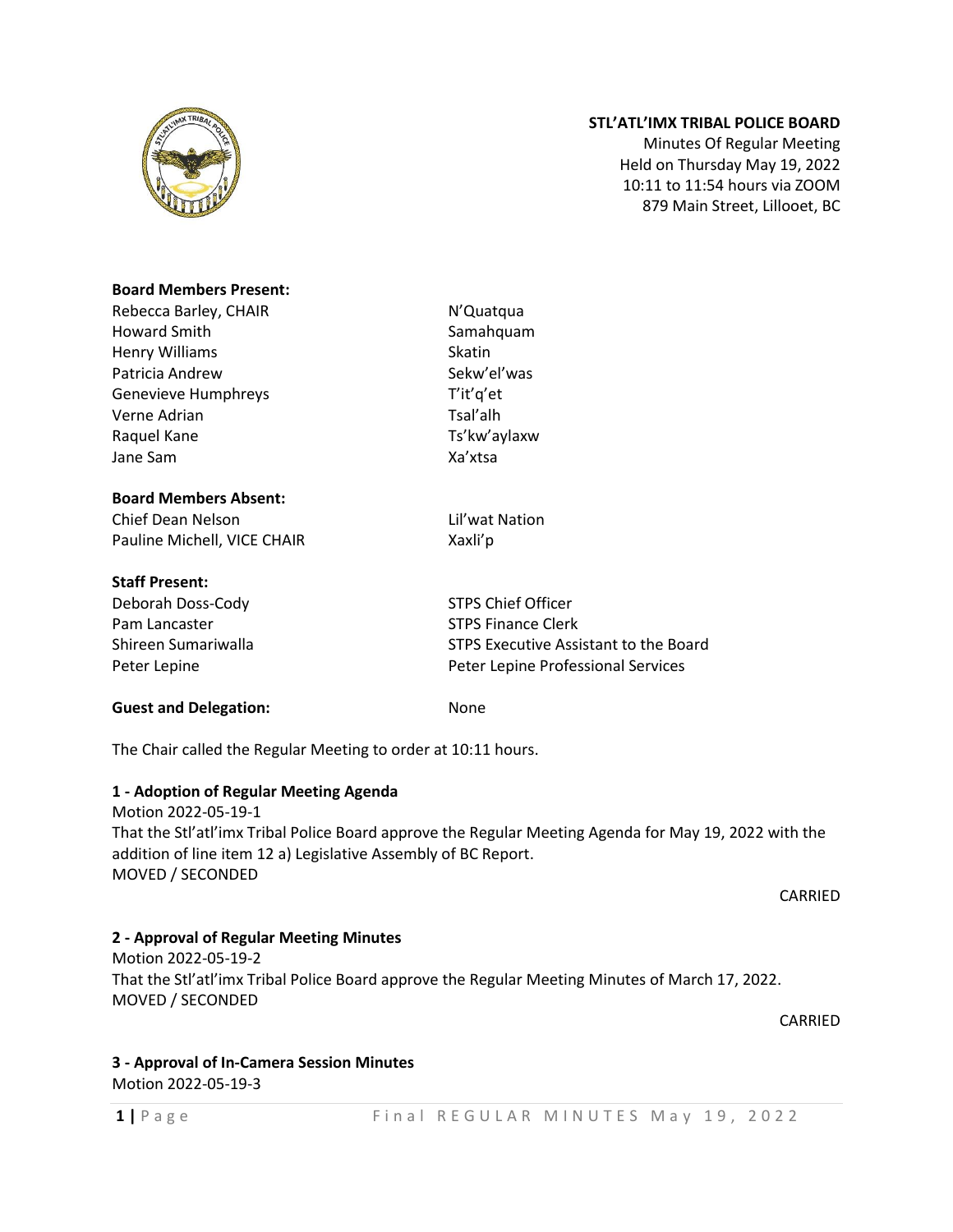That the Stl'atl'imx Tribal Police Board approve the In-Camera Session Minutes of March 17, 2022 with corrections to a name and to a number. MOVED / SECONDED

CARRIED

# **4 - Peter Lepine Report (verbal)**

Peter Lepine has completed the Community Survey questions and online link for the Strategic Planning external outreach. He has begun planning for the internal outreach to staff leading to the strategic planning session July 20 & 21, 2022. He has reached the stage of comparing duplicate policies as he approaches the final stage of updating policies.

## **5 - Committees**

## **5.1 - Finance Committee (verbal)**

A draft lease agreement for the Mount Currie office was sent to Public Safety Canada for review. The committee planned to discuss at its next meeting the additional costs of officer hours assigned to social media management.

# **5.2 - Policy & Governance Committee (verbal)**

A language policy suggested by the Chief Officer would see all staff and contractors of the STPS capable of introducing themselves in St'at'imcets, the language of the St'at'imc. The external outreach Community Survey went live on the STPS website. Responses will be accepted up to mid-June. The committee is committed to supplying an information sheet to the board members that details the steps to distribute the link within their communities.

## **5.3 - Human Resources Committee**

No report from the committee.

## **5.4 - Special Purposes - Website Committee (verbal)**

The committee added the 2017-2022 Strategic Plan to the website to concurrently be featured at the same time the Community Survey is available online.

## **5.5 - Special Purposes Committee - New Office Buildings (verbal)**

The Mount Currie STPS officers successfully held a Walk-thru during St'at'yemc Declaration Days on Monday May 9, 2022. The committee revisited the discussion of hosting an Open House as a grand opening later in the year. The dates will be coordinated to meet the availability of the St'at'imc Chiefs Council delegates. The Lillooet office has some outstanding equipment connections that are dependent on the National Police Services.

10: 56 hours – Board member Raquel Kane joined the meeting via Zoom

## **6 - Employee Wellness & Morale Report (verbal)**

On May 9, 2022 seven STPS officers took their St'at'imc Oath at a Swearing-In ceremony at the St'at'yemc Declaration Days celebration hosted by Lil'wat Nation. Community members showed strong support with drumming, singing and dancing on display. As well, Mount Currie staff hosted an information booth in the trade fair area on May 8 and 9, 2022 which had a high turnout.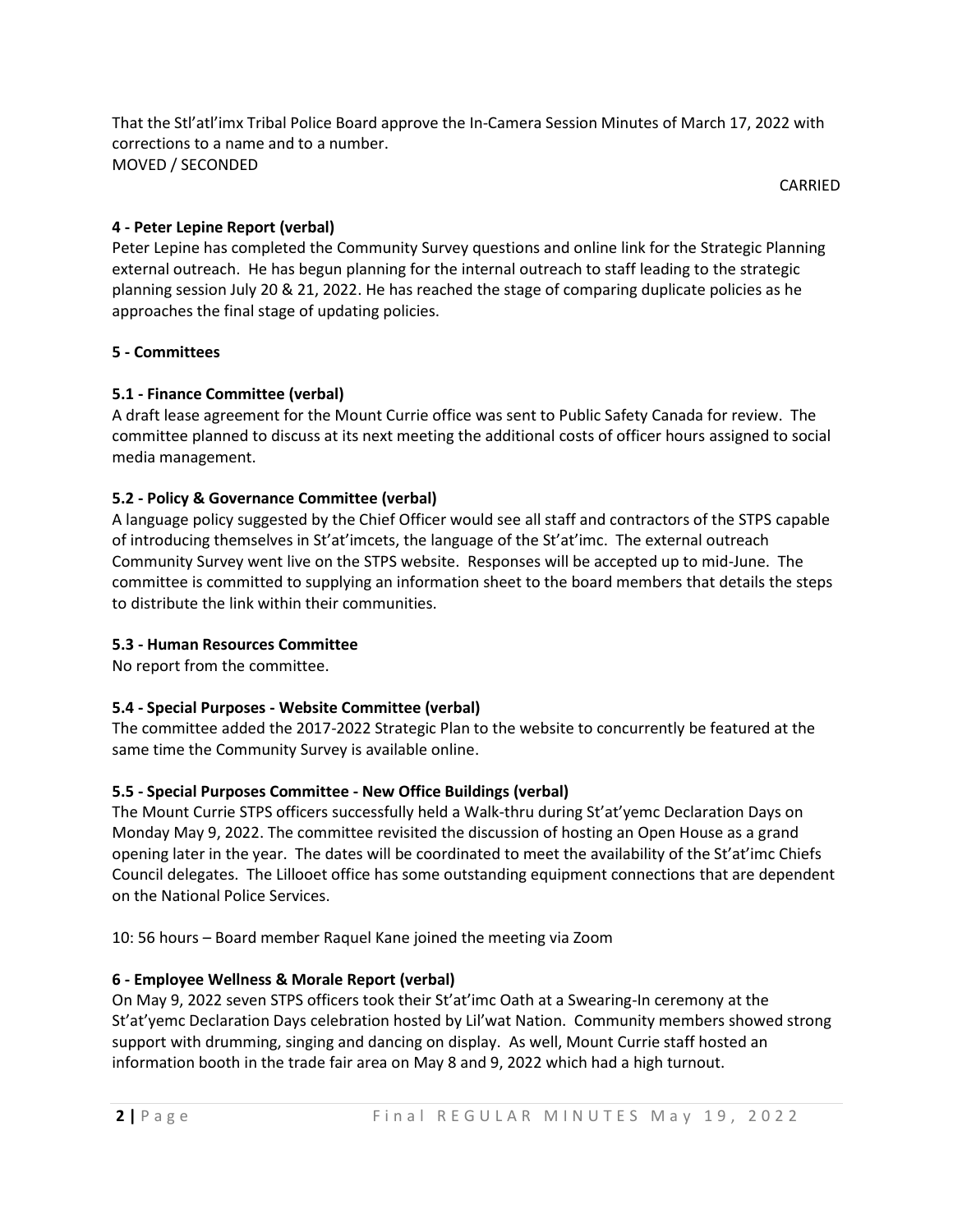### **7 - Recruiting Report by the Chief Officer (verbal)**

The STPS kept up its recruiting efforts throughout the last month by attending schools in northern and southern St'at'imc. To date the STPS compliment added up to 13 officers. The Community Safety Officers funding application for four CSO's remained outstanding since it was submitted in 2021.

### **8 - Chief Officer's Report (verbal)**

Refer to the written document Chief Officer's Report April 18 to May 17, 2022. An STPS decommissioned vehicle has sold, the 2007 GMC Yukon. The Chief Officer attended the St'at'imc Gathering on Monday May 9, 2022 in Mount Currie and presided over the swearing-in ceremony. She met with the RCMP regarding Canadian Police Information Centre (CPIC). She expected a busy Victoria Day weekend with the Lil'wat Rodeo planned for May 21-23, 2022. BC Highway Patrol will be present. Extra STPS staff will be present. Lil'wat Nation will be covering extra resourcing for the event.

### 11:13 hours – Board member Raquel Kane left the meeting via Zoom

The Chief Officer attended Lillooet Secondary School for the St'at'imc Declaration Celebration. She was in Mount Currie for the new building walk-thru on Monday May 9, 2022. She announced the Xaxli'p Youth Group Canoe Journey planned for June 19-21 to which all community members have been invited to join. She alerted the board members of the need to hold an 'Awakening of Canoe" ceremony. She continued to receive invitations into the schools and requests for ride-a-longs and to present safety talks. Southern Stl'atl'imx Health Services has promoted sexual assault awareness. The STPS officers are to go over the sexual assault kits, review their roles and be on the same page with nurses when it comes to obtaining evidence. Officers were present at the Tsal'alh BBQ. They were invited into the preschool to grade 12 classes.

#### **9 - Board Chair Report (verbal)**

The Board Chair planned to attend the BC First Nation Justice Council panel on Friday May 20, 2022. The discussion will be on Self-Administered police services and the need to designate policing as an essential service.

## **10 - Executive Assistant to the Board Report (verbal)**

The dates for the Strategic Planning session have been scheduled for July 20-21, 2022.

#### **11 - Correspondence & Information**

The STPS continued to receive requests for patches and challenge coins.

#### **12 - New & Other Business**

The Legislative Assembly of British Columbia Report on Transforming Policing and Community Safety in British Columbia was released on April 28, 2022. The Stl'atl'imx Tribal Police Service is mentioned five times throughout this report including a reference to a comment made by the Chief Officer when she made a presentation to the Special Committee on Reforming the Police Act. The Board recognizes the need to prioritize a Social Media policy in order to build a framework for informing the public on critical events in real time.

11:41 hours – Board member Verne Adrian left the meeting via Zoom